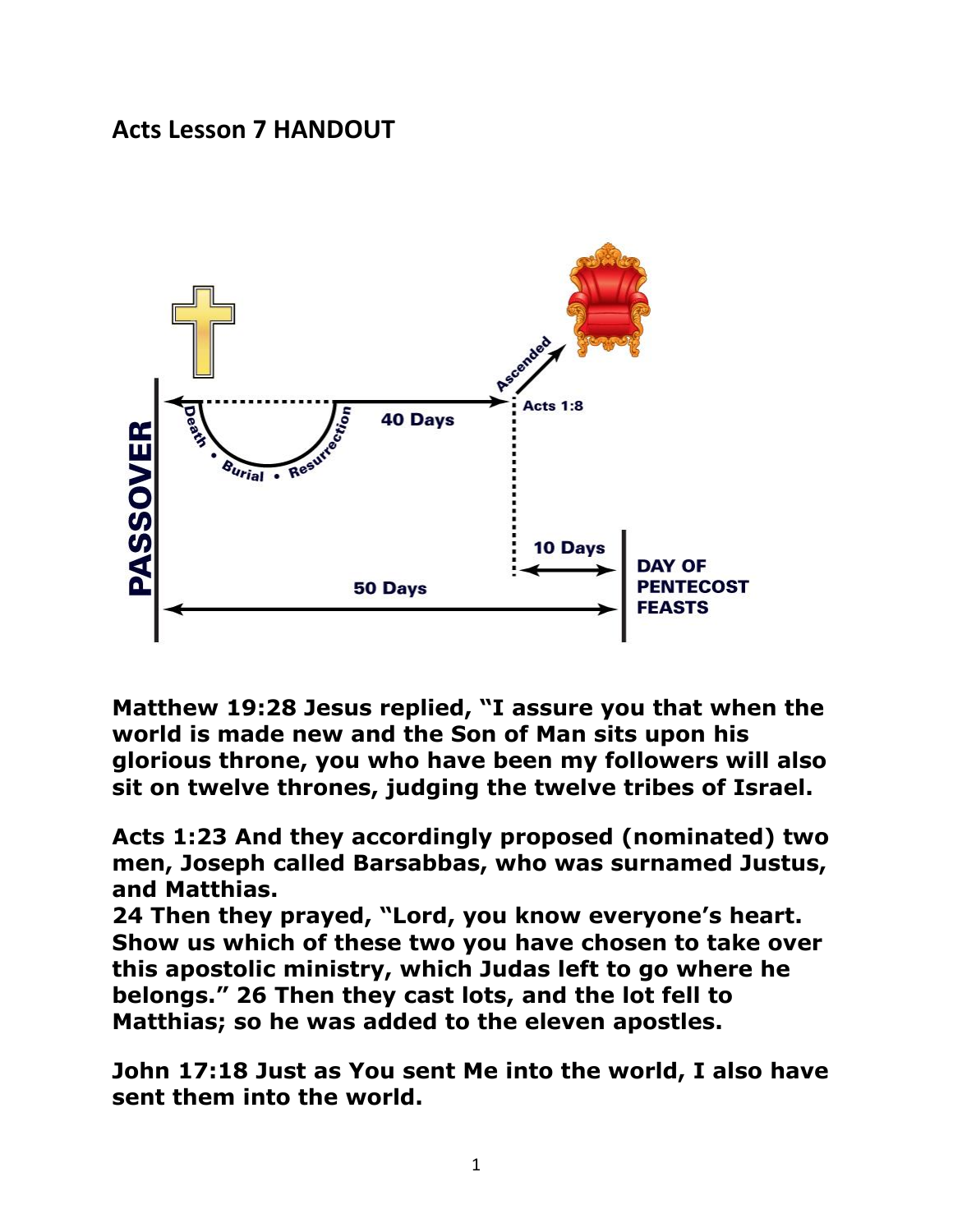**Matthew 23:11 "The greatest among you must be a servant."**

**Phil 1:29 For it has been granted to you on behalf of Christ not only to believe in him, but also to suffer for him.** 

**Matthew 16:26 "What good will it be for a man if he gains the whole world, yet forfeits his soul"** 

**Galatians 6:2 "Carry each others burdens and thus fulfill the law of Christ"** 

**Luke 22:42 "Father if you are willing take this cup from my, yet not my will, but yours be done oh Lord"** 

**Mark 8:35 "Whoever wants to save his life will lose it, but whoever loses his life for me and the Gospel will save it"** 

**Matthew 18: 21&22 "Lord, how many times shall I forgive my brother? Up to 7 times? Jesus answered, 'I tell you not seven times, but seventy times seven'**

**Matthew 5:40 "If someone wants to sue you to take your tunic, give him you coat as well"** 

**Matthew 5:39 "If someone slaps you on the right cheek, turn to him the other also"** 

**Questions.org - Does this mean that we should never resist when somebody attacks us? Should we let everyone take advantage of us?**

**No - Jesus denounced the Pharisees who attacked Him in Matthew 23, and objected when He was struck by one of the officers of the high priest in [John 18:22-23.](http://biblia.com/bible/nkjv/John%2018.22-23) Further, He advised His disciples to take measures to defend themselves in [Matthew 10:16;](http://biblia.com/bible/nkjv/Matt%2010.16) [Luke 22:36-38.](http://biblia.com/bible/nkjv/Luke%2022.36-38)**